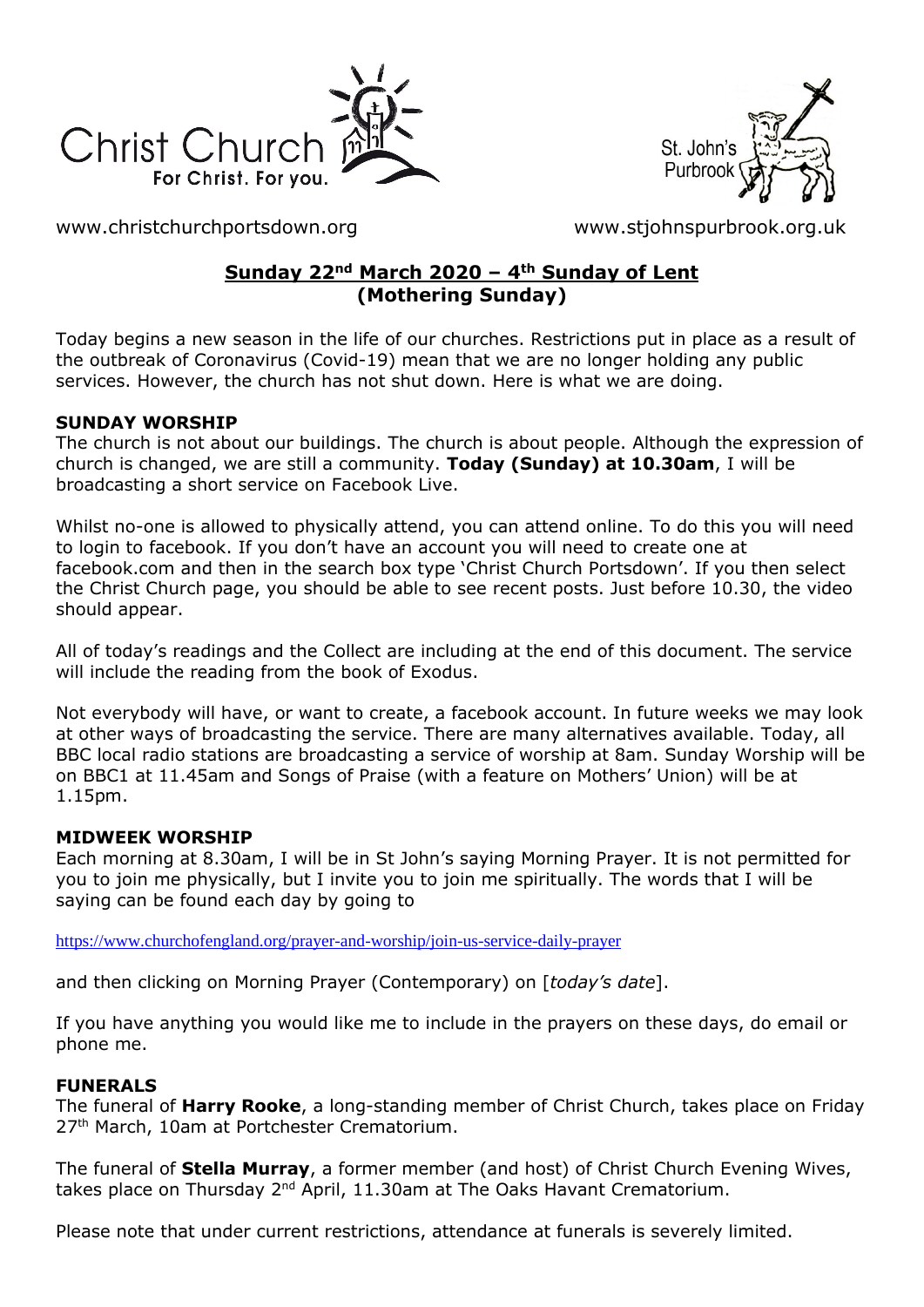#### **CALL TO PRAYER**

The Archbishops of Canterbury and York are calling us to a day of prayer and action today (Sunday  $22^{nd}$ ) and invite us to put a lighted candle in our window at 7pm, so that our neighbours know that we are praying for them. Please take appropriate fire precautions if you do this.

#### **ANNUAL MEETINGS**

The Bishop, by formal legal instrument, is extending the deadline for our annual meetings to the end of October. Therefore I am suggesting that both APCMs be postponed. This means that all exisiting Churchwardens, PCC members and Deanery Synod members **continue in post** (unless they submit a resignation). We will set new dates when the situation becomes clearer.

#### **OTHER MEETINGS**

All other meetings and groups must be postponed. I will be in touch with PCC members in due course about how we continue to conduct our business.

#### **CHURCH OPEN**

St John's will be open most days between 9am and 4pm for personal prayer, reflection and a quiet space. If you visit, please do observe all the advice about distance from others and handwashing.

It is not possible to keep Christ Church open.

#### **JUST ONE**

The meetings with J John, previously scheduled for  $4<sup>th</sup>$  and  $5<sup>th</sup>$  April, have been postponed. If you have tickets, I suggest that you keep them. Further information will be issued soon.

#### **GIVING**

Both of our churches will experience reduced income from cancelled hall bookings and the lack of collections at services. If you usually give in the plate, please do consider switching to Direct Debit (ideally through the Parish Giving Scheme). Failing that, if you deliver giving envelopes to the Vicarage, they will be passed to the appropriate treasurer. Please DO NOT send cash in the post.

| <b>CONTACTS</b>                     |                                                                                                        |                                   |
|-------------------------------------|--------------------------------------------------------------------------------------------------------|-----------------------------------|
| Vicar                               | <b>Revd Andy Wilson</b> (day off Monday)<br>vicar@christchurchportsdown.org<br>purbrookvicar@gmail.com | 023 9226 7261<br>(M) 07745 128591 |
| <b>Associate</b><br><b>Minister</b> | <b>Revd Laura Cameron</b><br>revdlauracameron@gmail.com                                                | 01329 830145<br>Txt: 07895 021310 |
| <b>Reader CCP</b><br>(Lay Minister) | <b>Sandra Morgan</b><br>sandramorgan02@gmail.com                                                       | 07557 524961                      |
| <b>Churchwarden</b><br><b>SJP</b>   | <b>Bill Jeffery</b><br>purbrookchurch@gmail.com                                                        | 023 9225 7288                     |
| <b>Churchwarden</b><br><b>CCP</b>   | <b>Stephen Anderson</b><br>stephen.anderson@christchurchportsdown.org                                  | 07982 253597                      |
| <b>Administrator</b>                | <b>Emma Evans</b><br>parish.office@christchurchportsdown.org                                           | 02392 379992                      |
| <b>Hall Manager</b><br><b>CCP</b>   | Jacqui Wilson<br>hall.manager@christchurchportsdown.org                                                | 023 9226 7261<br>(M) 07745 128499 |
| Website                             | <b>Matt Doe</b><br>webmaster@christchurchportsdown.org                                                 | 07305 040028                      |
| <b>Pew Sheet</b><br><b>Editor</b>   | <b>Barbara Doe</b><br>noticesheet@christchurchportsdown.org                                            | 023 9237 5532                     |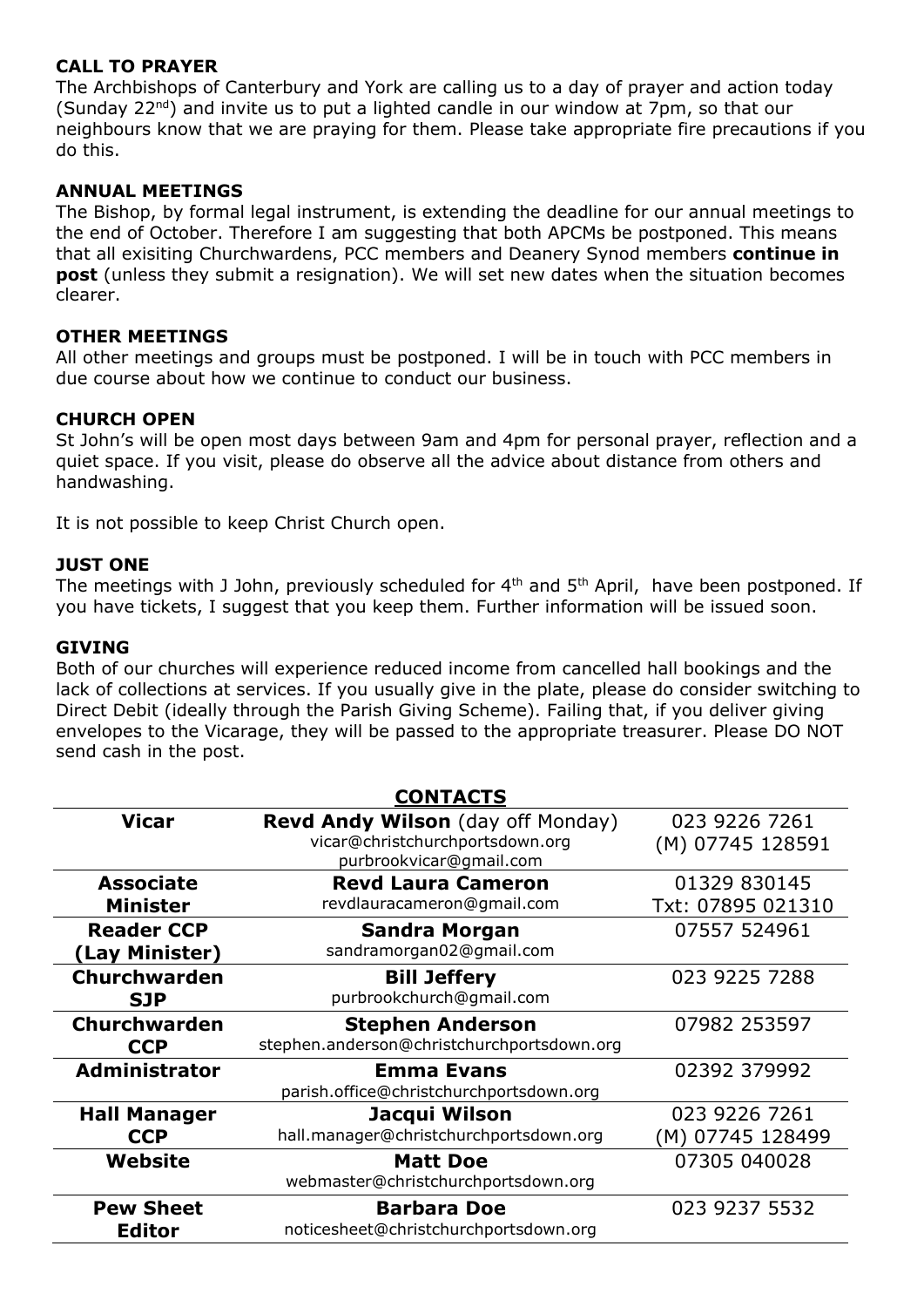# **COLLECT**

God of compassion, whose Son Jesus Christ, the child of Mary, shared the life of a home in Nazareth, and on the cross drew the whole human family to himself: strengthen us in our daily living that in joy and in sorrow we may know the power of your presence to bind together and to heal; through Jesus Christ your Son our Lord, who is alive and reigns with you, in the unity of the Holy Spirit, one God, now and for ever.

**Amen.**

# **OLD TESTAMENT: Exodus 2:1–10**

**<sup>2</sup>** Now a man from the house of Levi went and married a Levite woman. <sup>2</sup>The woman conceived and bore a son; and when she saw that he was a fine baby, she hid him for three months.  $3$  When she could hide him no longer she got a papyrus basket for him, and plastered it with bitumen and pitch; she put the child in it and placed it among the reeds on the bank of the river.  $4$  His sister stood at a distance, to see what would happen to him.

<sup>5</sup> The daughter of Pharaoh came down to bathe at the river, while her attendants walked beside the river. She saw the basket among the reeds and sent her maid to bring it. <sup>6</sup> When she opened it, she saw the child. He was crying, and she took pity on him. 'This must be one of the Hebrews' children,' she said. <sup>7</sup> Then his sister said to Pharaoh's daughter, 'Shall I go and get you a nurse from the Hebrew women to nurse the child for you?' <sup>8</sup> Pharaoh's daughter said to her, 'Yes.' So the girl went and called the child's mother. <sup>9</sup> Pharaoh's daughter said to her, 'Take this child and nurse it for me, and I will give you your wages.' So the woman took the child and nursed it. <sup>10</sup> When the child grew up, she brought him to Pharaoh's daughter, and she took him as her son. She named him Moses, 'because', she said, 'I drew him out of the water.'

## **Psalm 127:1–4**

 $1$  Unless the Lord builds the house, those who build it labour in vain.<sup>2</sup> Unless the Lord keeps the city, the guard keeps watch in vain.  $3$  It is in vain that you hasten to rise up early and go so late to rest, eating the bread of toil, for he gives his beloved sleep. 4 Children are a heritage from the Lord and the fruit of the womb is his gift.

## **NEW TESTAMENT: Colossians 3:12–17**

<sup>12</sup> As God's chosen ones, holy and beloved, clothe yourselves with compassion, kindness, humility, meekness, and patience.  $13$  Bear with one another and, if anyone has a complaint against another, forgive each other; just as the Lord has forgiven you, so you also must forgive. <sup>14</sup> Above all, clothe yourselves with love, which binds everything together in perfect harmony. <sup>15</sup> And let the peace of Christ rule in your hearts, to which indeed you were called in the one body. And be thankful. <sup>16</sup> Let the word of Christ dwell in you richly; teach and admonish one another in all wisdom; and with gratitude in your hearts sing psalms, hymns, and spiritual songs to God.  $^{17}$  And whatever you do, in word or deed, do everything in the name of the Lord Jesus, giving thanks to God the Father through him.